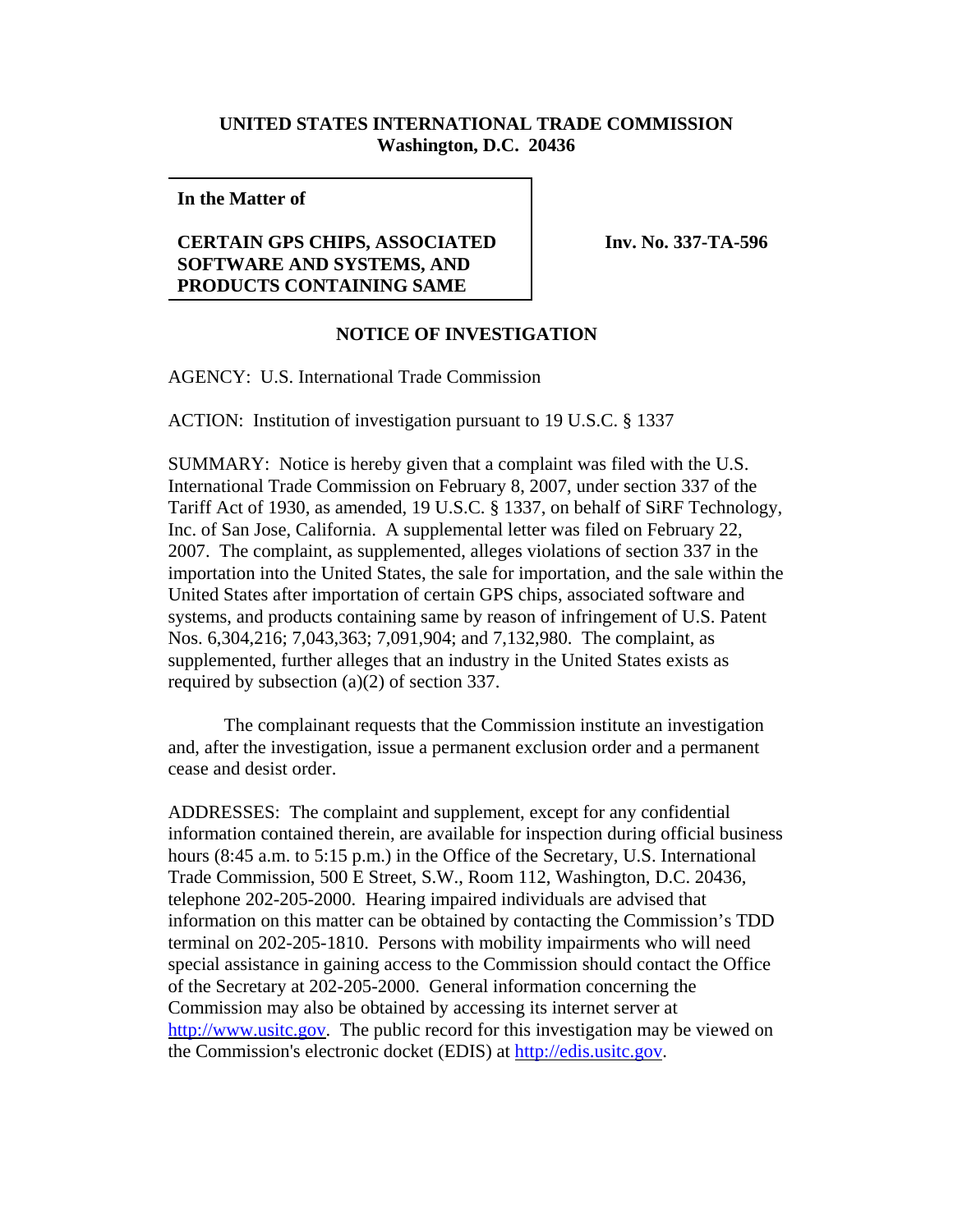FOR FURTHER INFORMATION CONTACT: Kevin Baer, Esq., Office of Unfair Import Investigations, U.S. International Trade Commission, telephone (202) 205-2221.

AUTHORITY: The authority for institution of this investigation is contained in section 337 of the Tariff Act of 1930, as amended, and in section 210.10 of the Commission's Rules of Practice and Procedure, 19 C.F.R. § 210.10 (2006).

SCOPE OF INVESTIGATION: Having considered the complaint, the U.S. International Trade Commission, on March 7, 2007, ORDERED THAT –

(1) Pursuant to subsection (b) of section 337 of the Tariff Act of 1930, as amended, an investigation be instituted to determine whether there is a violation of subsection (a)(1)(B) of section 337 in the importation into the United States, the sale for importation, or the sale within the United States after importation of certain GPS chips, associated software or systems, or products containing same by reason of infringement of one or more of claims 1, 3, 5-19, 21-36, 38-59, 61- 78, and 80-87 of U.S. Patent No. 6,304,216; claims 1-2, 4-8, 10-12, 16, and 18-20 of U.S. Patent No. 7,043,363; claims 1, 3, 5-8, 10-12, 14, 16-18, and 20-21 of U.S. Patent No. 7,091,904; and claims 1, 5-7, 10-11, 13-14, 16-17, 24, 29-32, and 34 of U.S. Patent No. 7,132,980; and whether an industry in the United States exists as required by subsection (a)(2) of section 337;

(2) For the purpose of the investigation so instituted, the following are hereby named as parties upon which this notice of investigation shall be served:

(a) The complainant is  $-$ 

SiRF Technology, Inc. 217 Devcon Drive San Jose, CA 95112

(b) The respondent is the following entity alleged to be in violation of section 337, and is the party upon which the complaint is to be served:

> Global Locate, Inc. 3190 South Bascom Ave. San Jose, CA 92618

(c) The Commission investigative attorney, party to this investigation, is Kevin Baer, Esq., Office of Unfair Import Investigations, U.S. International Trade Commission, 500 E Street, S.W., Room 401-L, Washington, D.C. 20436; and